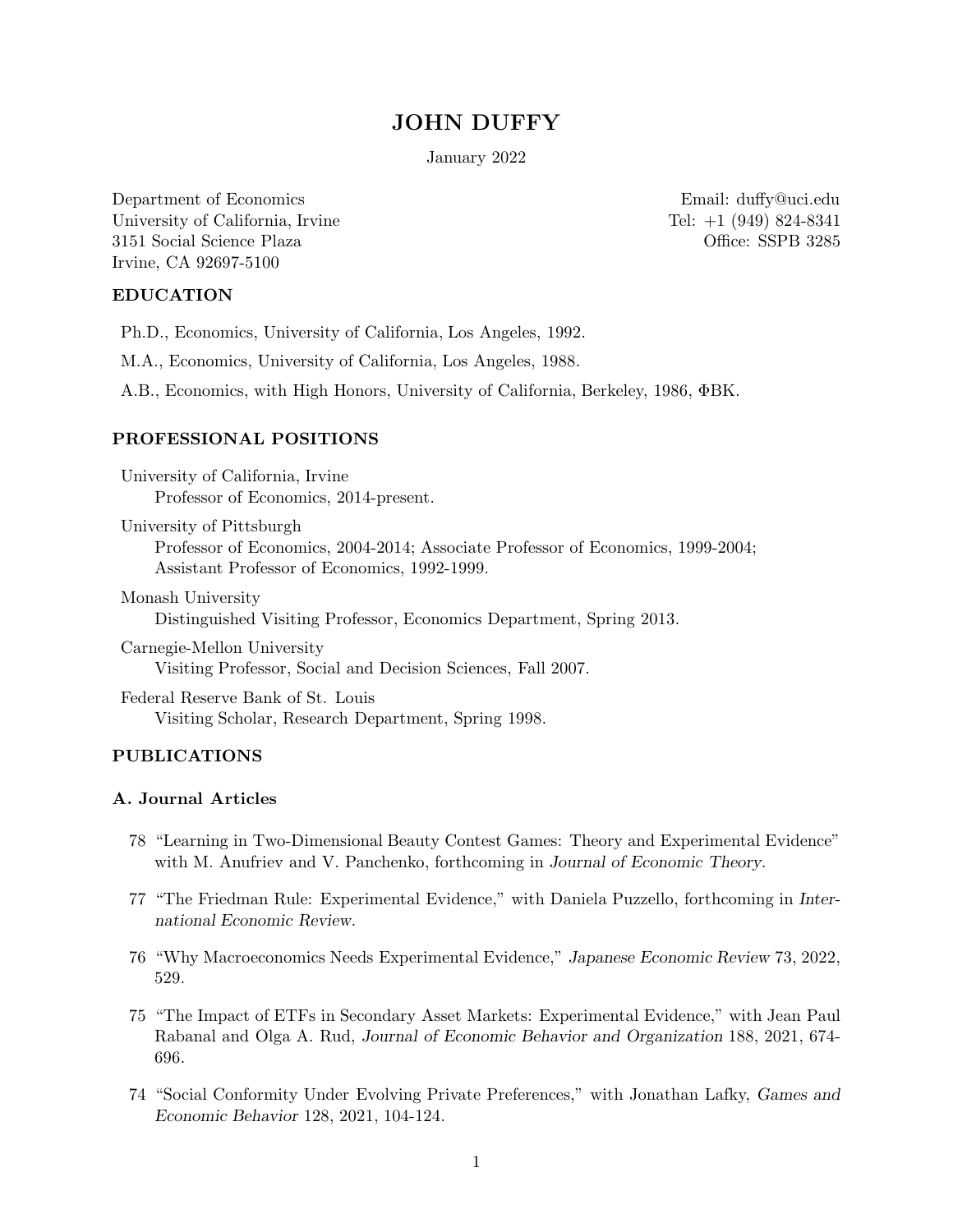- 73 "Lone Wolf or Herd Animal? Information Choice and Learning from Others," with Ed Hopkins and Tatiana Kornienko, *European Economic Review* 134, 2021, 103690.
- 72 "Conducting Large, Repeated, Multi-Game Economic Experiments Using Mobile Platforms," with Zhi Li, Po-Hsuan Lin, Si-Yuan Kong and Dongwu Wang, *PLOS ONE* 16(4), 2021, e0250668.
- 71 "Signal Extraction: Experimental Evidence," with Te Bao, *Theory and Decision* 90, 2021, 219-232.
- 70 "Central Bank Reputation, Cheap Talk and Transparency as Substitutes for Commitment: Experimental Evidence," with Frank Heinemann, *Journal of Monetary Economics* 117, 2021, 887-903.
- 69 "A Double Slit Experiment with Human Subjects," with Ted Loch-Temzelides, *PLOS ONE* 16(2), 2021, e0246526.
- 68 "Innovate versus Imitate: Theory and Experimental Evidence," with Jason Ralston, *Journal of Economic Behavior and Organization* 177, 2020, 727-751.
- 67 "Information Choice in a Social Learning Experiment," with Ed Hopkins, Tatiana Kornienko and Mingye Ma, *Games and Economic Behavior* 118, 2019, 295-315.
- 66 "Lifecycle Consumption Under Different Income Profiles: Evidence and Theory," with Yue Li, *Journal of Economic Dynamics and Control* 104, 2019, 74-94.
- 65 "Financial Contagion in the Laboratory: Does Network Structure Matter?," with Akaterini Karadimitropoulou and Melanie Parravano, *Journal of Money, Credit, and Banking* 51, 2019, 1097-1136.
- 64 "A Classroom Experiment in Monetary Policy," with Brian C. Jenkins, *Journal of Economic Education* 50, 2019, 89-107.
- 63 "Learning Correlated Equilibria: An Evolutionary Approach," with Jasmina Arifovic and Joshua F. Boitnott, *Journal of Economic Behavior and Organization* 157, 2019, 171-190.
- 62 "An Experimental Test of the Lucas Asset Pricing Model," with Sean Crockett and Yehuda Izhakian, *Review of Economic Studies* 86, 2019, 627-667. (Selected for special recognition in 2020 by the Society for Experimental Finance).
- 61 "An Experimental Study of Bond Market Pricing," with Matthias Weber and Arthur Schram, *Journal of Finance* 73, 2018, 1857-1892.
- 60 "Equilibrium Selection in Similar Repeated Games: Experimental Evidence on the Role of Precedents," with Dietmar Fehr, *Experimental Economics* 21, 2018, 573-600.
- 59 "Stochastic Asymmetric Blotto Games: An Experimental Study," with Alexander Matros, *Journal of Economic Behavior and Organization* 139, 2017, 88-105.
- 58 "Voting with Endogenous Information Acquisition: Experimental Evidence," with Sourav Bhattacharya and SunTak Kim, *Games and Economic Behavior* 102, 2017, 316-338.
- 57 "Coordination via Correlation: An Experimental Study," with Ernest K. Lai and Wooyoung Lim, *Economic Theory* 64, 2017, 265-304.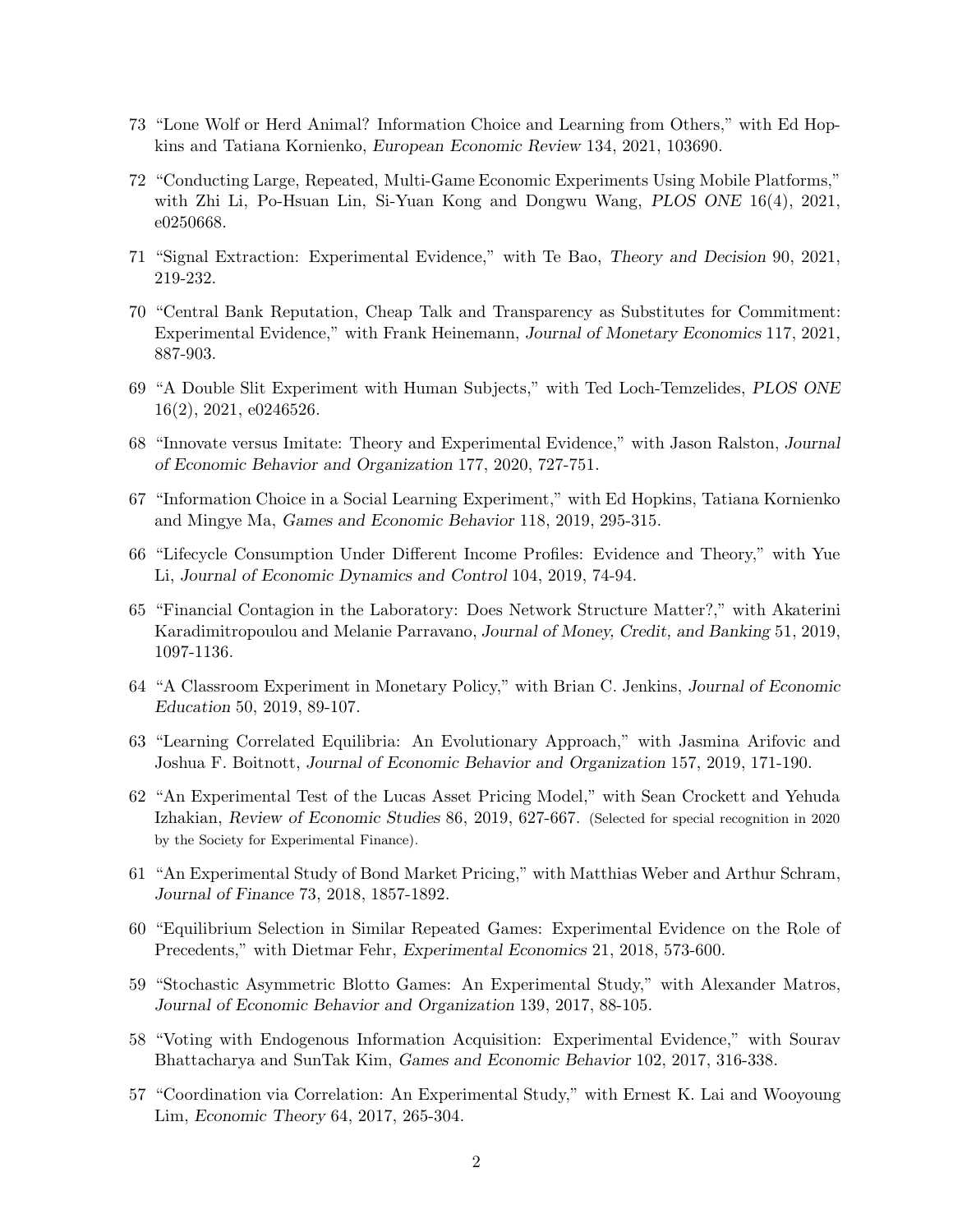- 56 "Group Size and Cooperation Among Strangers," with Huan Xie, *Journal of Economic Behavior and Organization* 126, Part A, 2016, 55-74.
- 55 "Birth, Death and Public Good Provision," with Jonathan Lafky, *Experimental Economics* 19, 2016, 317-341.
- 54 "Adaptive versus Eductive Learning: Theory and Evidence," with Te Bao, *European Economic Review* 83, 2016, 64-89.
- 53 "Stochastic Asymmetric Blotto Games: Some New Results," with Alexander Matros, *Economics Letters* 134, 2015, 4-8.
- 52 "Real-Time, Adaptive Learning via Parameterized Expectations," with Michele Berardi, *Macroeconomic Dynamics* 19, 2015, 245-269.
- 51 "Cooperation and Signaling with Uncertain Social Preferences," with Félix Muñoz-García, *Theory and Decision* 78, 2015, 45-75.
- 50 "Lifecycle Consumption Plans, Social Learning and External Habits: Experimental Evidence," with Enrica Carbone, *Journal of Economic Behavior and Organization* 106, 2014, 413-427.
- 49 "Gift Exchange versus Monetary Exchange: Theory and Evidence," with Daniela Puzzello, *American Economic Review* 104, 2014, 1735-1776.
- 48 "Compulsory versus Voluntary Voting: An Experimental Study," with Sourav Bhattacharya and SunTak Kim, *Games and Economic Behavior* 84, 2014, 111-131.
- 47 "On the Use of Fines and Lottery Prizes to Increase Voter Turnout," with Alexander Matros, *Economics Bulletin* 34, 2014, 966-975.
- 46 "Learning, Forecasting and Optimizing: An Experimental Study," with Te Bao and Cars Hommes, *European Economic Review* 61, 2013, 186-204.
- 45 "Social Norms, Information, and Trust Among Strangers: Theory and Evidence," with Huan Xie and Yong-Ju Lee, *Economic Theory* 52, 2013, 669-708.
- 44 "Equilibrium Selection in Static and Dynamic Entry Games," with Jack Ochs, *Games and Economic Behavior* 76, 2012, 97-116.
- 43 "Patience or Fairness? Analyzing Social Preferences in Repeated Games," with Félix Muñoz-García, *Games* 3, 2012, 56-77.
- 42 "Differences in Risk Aversion Between Young and Older Adults," with Steven M. Albert, *Neuroscience and Neuroeconomics* 1, 2012, 3-9.
- 41 "Competitive Behavior in Market Games: Evidence and Theory," with Alexander Matros and Ted Temzelides, *Journal of Economic Theory* 146, 2011, 1437-1463.
- 40 "Investment and Monetary Policy: Learning and Determinacy of Equilibrium," with Wei Xiao, *Journal of Money, Credit, and Banking* 43, 2011, 959-992.
- 39 "Trust in Second Life," *Southern Economic Journal* 78, 2011, 53-62.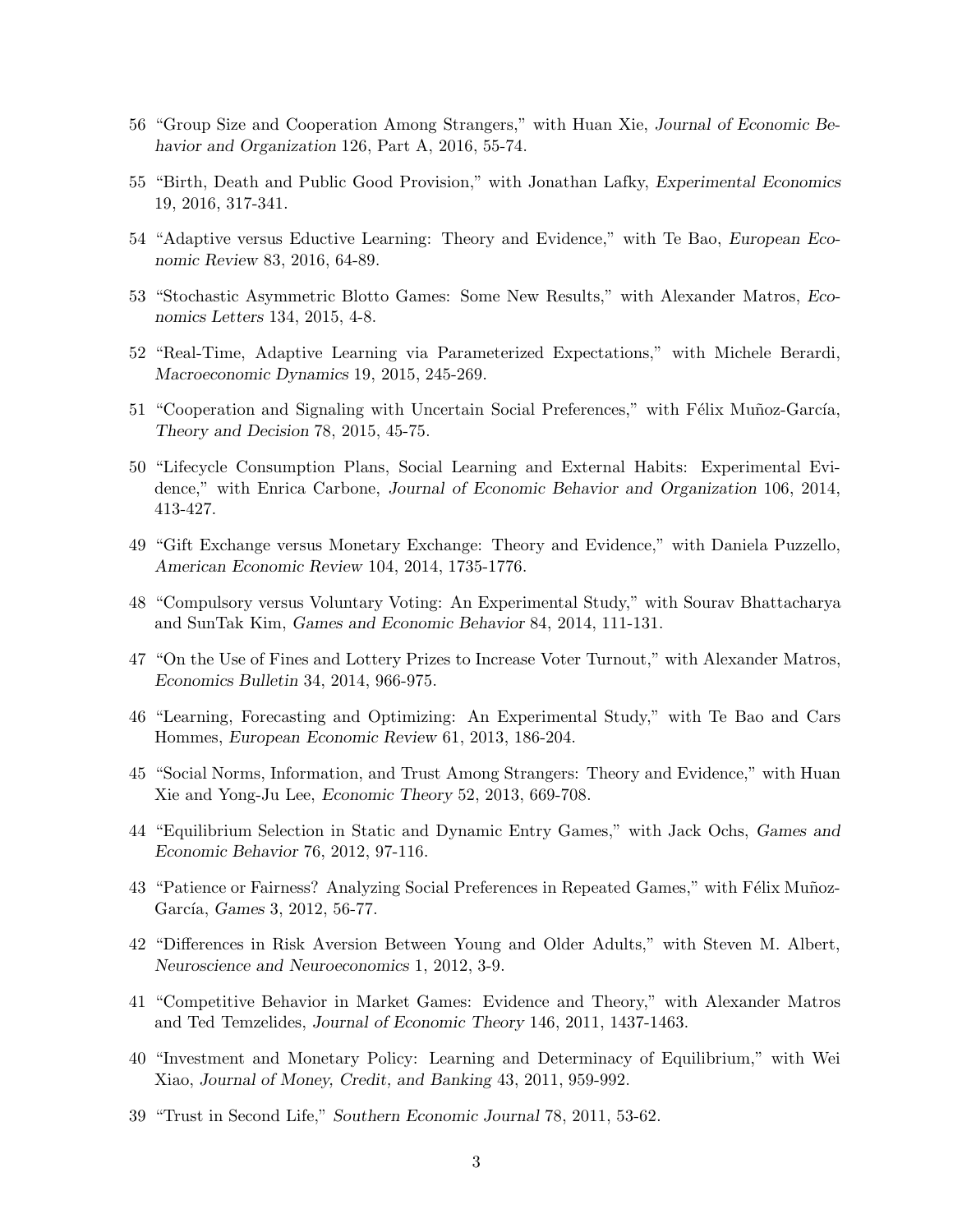- 38 "Correlated Equilibria, Good and Bad: An Experimental Study," with Nick Feltovich, *International Economic Review* 51, 2010, 701-721.
- 37 "Self–Organized Criticality in a Dynamic Game," with Andreas Blume and Ted Temzelides, *Journal of Economic Dynamics and Control* 34, 2010, 1380-1391.
- 36 "Does Competition Affect Giving?," with Tatiana Kornienko, *Journal of Economic Behavior and Organization* 74, 2010, 82-103.
- 35 "Decentralized Organizational Learning: An Experimental Investigation," with Andreas Blume and April Franco, *American Economic Review* 99, 2009, 1178-1205.
- 34 "Cooperative Behavior and the Frequency of Social Interaction," with Jack Ochs, *Games and Economic Behavior* 66, 2009, 785-812.
- 33 "Experiments with Network Formation," with Dean Corbae, *Games and Economic Behavior* 64, 2008, 81-120.
- 32 "Beliefs and Voting Decisions: A Test of the Pivotal Voter Model," with Margit Tavits, *American Journal of Political Science* 52, 2008, 603-618.
- 31 "Internet Auctions with Artificial Adaptive Agents: A Study on Market Design," with M. Utku Unver, *Journal of Economic Behavior and Organization* 67, 2008, 394-417.
- 30 "Giving Little by Little: Dynamic Voluntary Contribution Games," with Jack Ochs and Lise Vesterlund, *Journal of Public Economics* 91, 2007, 1708-1730
- 29 "Instability of Sunspot Equilibria in Real Business Cycle Models Under Adaptive Learning," with Wei Xiao, *Journal of Monetary Economics* 54, 2007, 879-903.
- 28 "The Value of Interest Rate Stabilization Policies When Agents are Learning," with Wei Xiao, *Journal of Money, Credit, and Banking* 39, 2007, 2041-2056.
- 27 "The Value of Central Bank Transparency When Agents are Learning," with Michele Berardi, *European Journal of Political Economy* 23, 2007, 9-29.
- 26 "Words, Deeds, and Lies: Strategic Behaviour in Games with Multiple Signals," with Nick Feltovich, *Review of Economic Studies* 73, 2006, 669-688.
- 25 "Dollarization Traps," with Maxim Niktin and R. Todd Smith, *Journal of Money, Credit, and Banking* 38, 2006, 2073-2098.
- 24 "Multiple Regimes in U.S. Monetary Policy? A Nonparametric Approach," with Jim Engle-Warnick, *Journal of Money, Credit, and Banking* 38, 2006, 1363-1377.
- 23 "Asset Price Bubbles and Crashes with Near-Zero Intelligence Traders," with M. Utku Unver, *Economic Theory* 27, 2006, 537-563.
- 22 "Sunspots in the Laboratory," with Eric O'N. Fisher, *American Economic Review* 95, 2005, 510-529.
- 21 "Anarchy in the Laboratory (and the Role of the State)," with Minseong Kim, *Journal of Economic Behavior and Organization* 56, 2005, 297-329.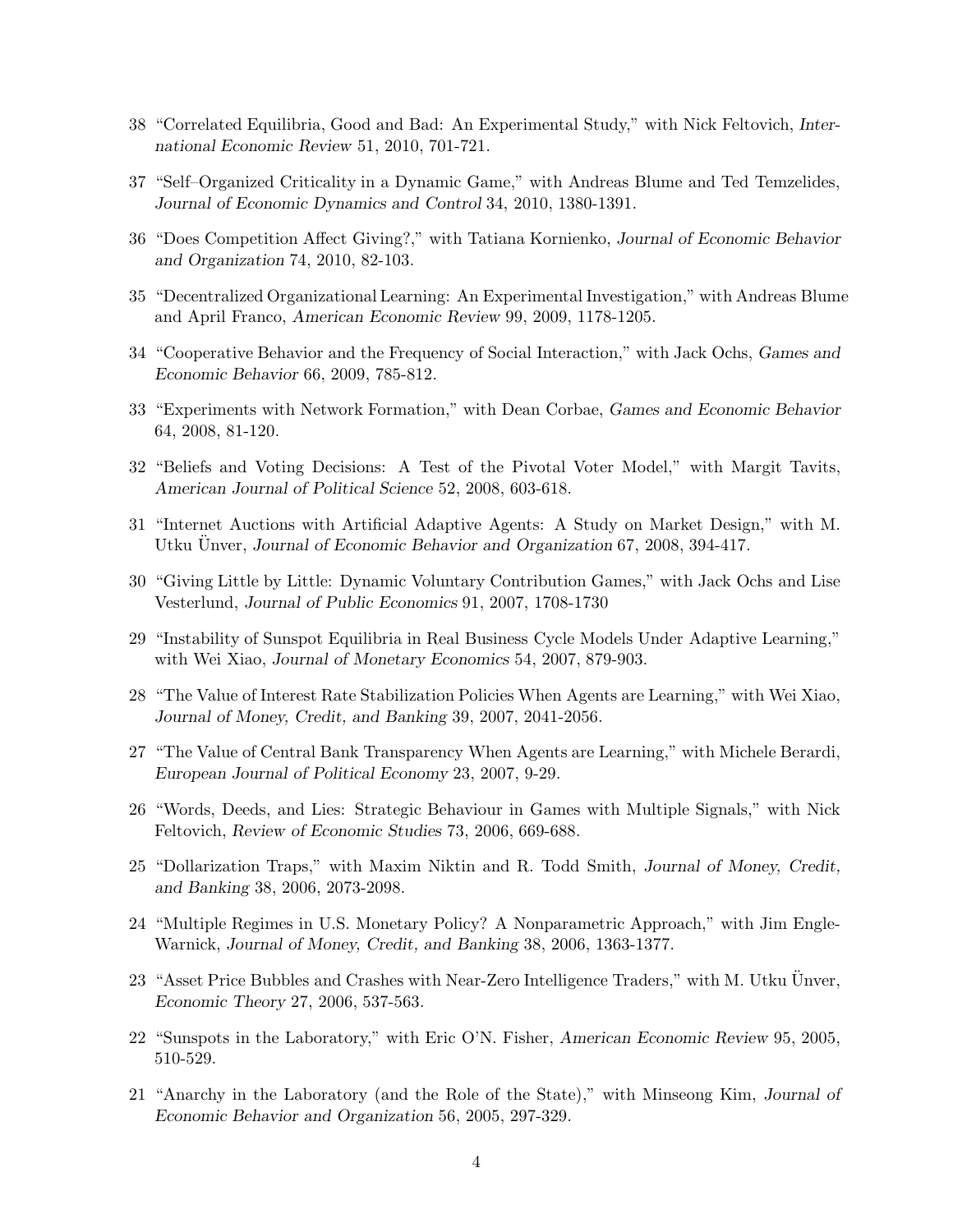- 20 "Learning, Information and Sorting in Market Entry Games: Theory and Evidence," with Ed Hopkins, *Games and Economic Behavior* 51, 2005, 31-62.
- 19 "Trust Among Strangers," with Cristina Bicchieri and Gil Tolle, *Philosophy of Science* 71, 2004, 286-319.
- 18 "Capital-Skill Complementarity? Evidence from a Panel of Countries," with Chris Papageorgiou and Fidel P´erez-Seb´astian, *The Review of Economics and Statistics* 86, 2004, 327-344.
- 17 "Comment on Adaptive Learning and Monetary Policy Design," *Journal of Money, Credit, and Banking* 35, 2003, 1073-1080.
- 16 "Intrinsically Worthless Objects as Media of Exchange: Experimental Evidence," with Jack Ochs, *International Economic Review* 43, 2002, 637-673.
- 15 "Do Actions Speak Louder Than Words? An Experimental Comparison of Observation and Cheap Talk," with Nick Feltovich, *Games and Economic Behavior* 39, 2002, 1-27.
- 14 "Approximating and Simulating the Stochastic Growth Model: Parameterized Expectations, Neural Networks and the Genetic Algorithm," with Paul D. McNelis, *Journal of Economic Dynamics and Control* 25, 2001, 1273-1303.
- 13 "Learning and Excess Volatility," with James Bullard, *Macroeconomic Dynamics* 5, 2001, 272-302.
- 12 "Learning to Speculate: Experiments with Artificial and Real Agents," *Journal of Economic Dynamics and Control* 25, 2001, 295-319. [Reprinted in: N. Gilbert (Eds.), *Computational Social Science*, SAGE Publications Ltd., 2010].
- 11 "A Cross-Country Empirical Investigation of the Aggregate Production Function Specification," with Chris Papageorgiou, *Journal of Economic Growth* 5, 2000, 87-120.
- 10 "Emergence of Money as a Medium of Exchange: An Experimental Study," with Jack Ochs, *American Economic Review* 89, 1999, 847-877. [Reprinted in: E. Carbone and C. Starmer, (Eds.), *New Developments in Experimental Economics*, Edward Elgar Publishing, 2007].
- 9 "Does Observation of Others Affect Learning in Strategic Environments?," with Nick Feltovich, *International Journal of Game Theory* 28, 1999, 131-152.
- 8 "Using Genetic Algorithms to Model the Evolution of Heterogeneous Beliefs," with James Bullard, *Computational Economics* 13, 1999, 41-60.
- 7 "Monetary Theory in the Laboratory," *Federal Reserve Bank of St. Louis Review*, September/October 1998, 9-26.
- 6 "Learning and the Stability of Cycles," with James Bullard, *Macroeconomic Dynamics* 2, 1998, 22-48.
- 5 "A Model of Learning and Emulation with Artificial Adaptive Agents," with James Bullard, *Journal of Economic Dynamics and Control* 22, 1998, 179-207.
- 4 "Corruption Cycles," with Cristina Bicchieri, *Political Studies* 45, 1997, 477-495.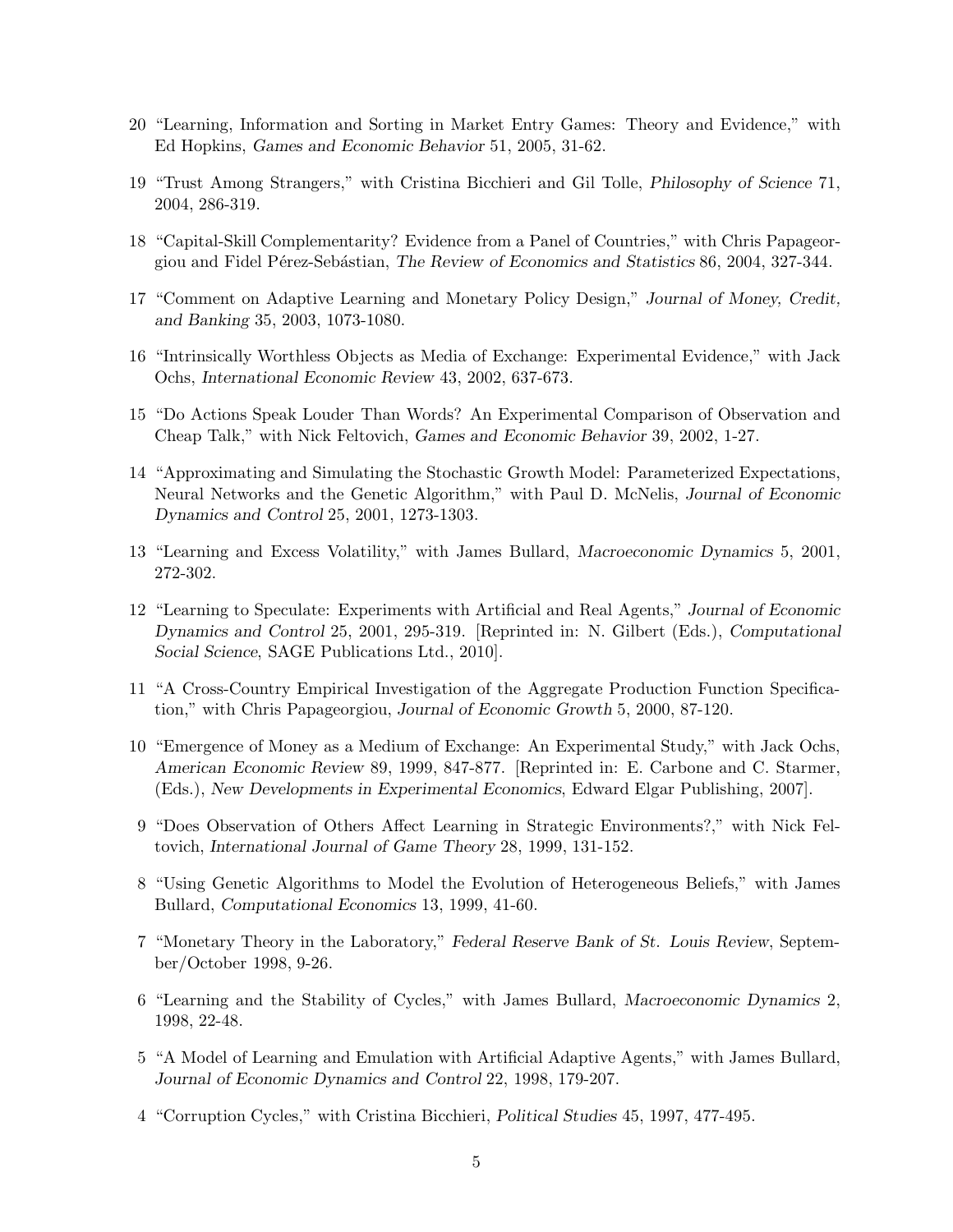- 3 "On the Robustness of Behavior in Experimental 'Beauty Contest' Games," with Rosemarie Nagel, *Economic Journal* 107, 1997, 1684-1700.
- 2 "The Transition from Stagnation to Growth: An Adaptive Learning Approach," with Jasmina Arifovic and James Bullard, *Journal of Economic Growth* 2, 1997, 185-209.
- 1 "On Learning and the Nonuniqueness of Equilibrium in an Overlapping Generations Model with Fiat Money," *Journal of Economic Theory* 64, 1994, 541-553.

1 *Experiments in Macroeconomics*, John Duffy, Editor, Research in Experimental Economics Volume 17, Bingley, UK: Emerald Group Publishing, 2014.

## **C. Chapters in Books**

- 8 "Asset Market Experiments with Multiple Assets: A Survey," with Jean Paul Rabanal and Olga A. Rud, in: E. Haruvy and S. Füllbrunn, (Eds.), *Handbook of Experimental Finance*, forthcoming.
- 7 "Heterogeneous Agent Modeling: Experimental Evidence," with Jasmina Arifovic, in: C. Hommes and B. LeBaron (Eds.), *Handbook of Computational Economics* Vol. 4, (Handbooks in Economics Series), Amsterdam: North-Holland, 2018, 491-540.
- 6 "Macroeconomics: A Survey of Laboratory Research," in: J.H Kagel and A.E. Roth (Eds.), *The Handbook of Experimental Economics* Vol. 2, Princeton: Princeton University Press, 2016, 1-90.
- 5 "Experimental Evidence on the Essentiality and Neutrality of Money in a Search Model," with Daniela Puzzello, in J. Duffy (Ed.), *Experiments in Macroeconomics*, (Research in Experimental Economics Vol. 17), Bingley, UK: Emerald Group Publishing, 2014, 259-311.
- 4 "Experimental Macroeconomics," in S.N. Durlauf and L.E. Blume (Eds.), *The New Palgrave Dictionary of Economics*, 2nd Ed., New York: Palgrave Macmillan, 2008.
- 3 "Agent-Based Models and Human Subject Experiments," in L. Tesfatsion and K.L. Judd (Eds.), *Handbook of Computational Economics* Vol. 2, (Handbooks in Economics Series), Amsterdam: North-Holland, 2006, 949-1011.
- 2 "Equilibrium Selection via Adaptation: Using Genetic Programming to Model Learning in a Coordination Game," with Shu-Heng Chen and Chia-Hsuan Yeh, in A.S. Nowak and K. Szajowski (Eds.), *Advances in Dynamic Games*, (Annals of the International Society of Dynamic Games Vol. 7). Boston: Birkhäuser, 2005, 571-598.
- 1 "Using Symbolic Regression to Infer Strategies From Experimental Data," with Jim Engle-Warnick, in S.H. Chen (Ed.), *Evolutionary Computation in Economics and Finance* (Studies in Fuzziness and Soft Computing, Vol. 100) New York: Physica-Verlag, 2002, 61-82.

3 Review of *Learning and Expectations in Macroeconomics* by George W. Evans and Seppo Honkapohja and published by Princeton University Press, 2001, in *Journal of Economic Literature* 40, 2002, 168-169.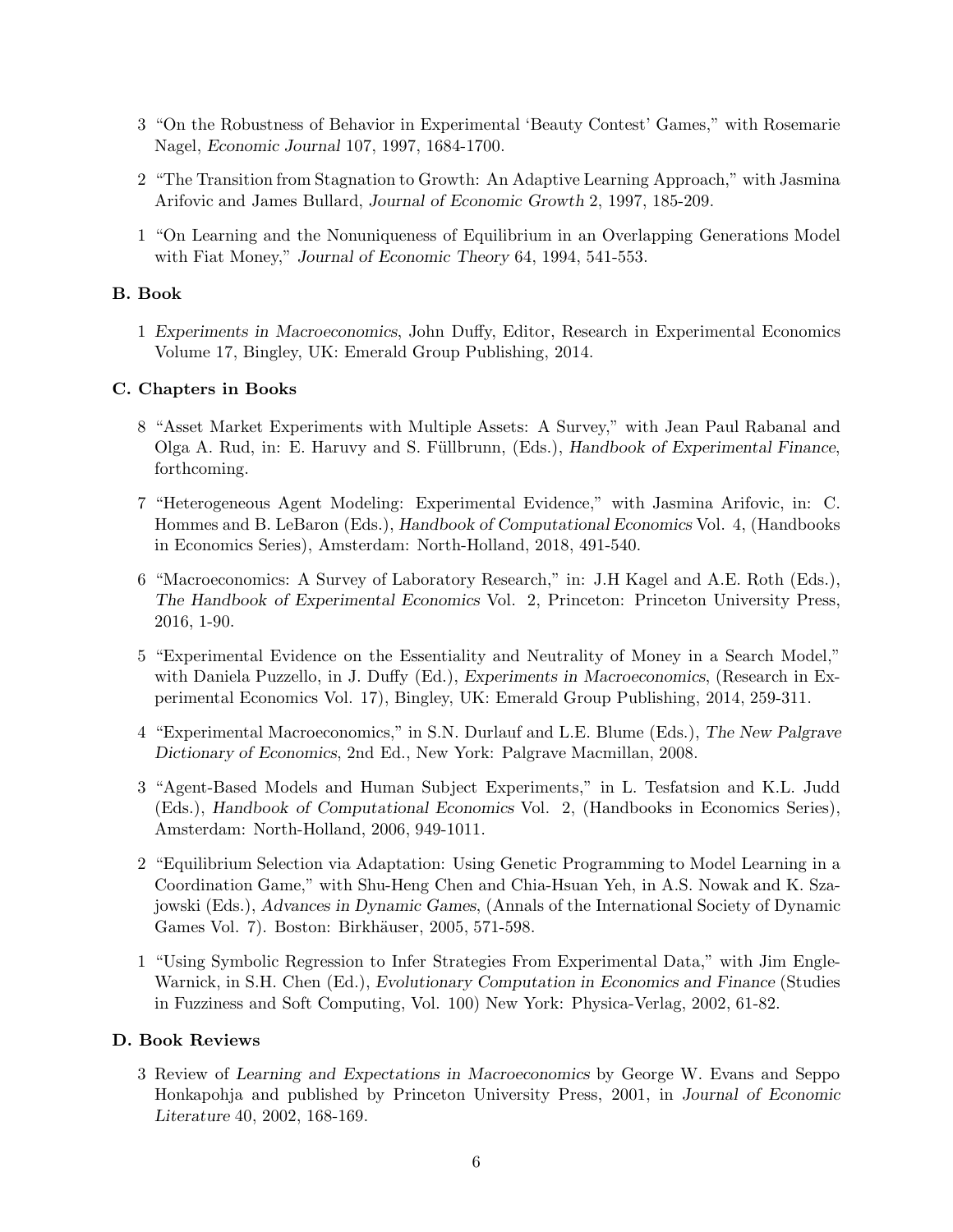- 2 Review of *Discovering Artificial Economics: How Agents Learn and Economies Evolve* by David F. Batten and published by Westview Press, 2000, in *Artificial Life* 7, 2001, 321-323.
- 1 Review of *Growing Artificial Societies: Social Science from the Bottom Up* by Joshua M. Epstein and Robert Axtell and published by Brookings/MIT Press, 1996, in *Southern Economic Journal* 64, 1998, 791-794.

# **E. Working Papers/Work in Progress**

"Adoption of a New Payment Method: Evidence from the Laboratory," with Jasmina Arifovic and Janet Hua Jiang, December 2021

"Bargaining Under Liquidity Constraints: Nash vs. Kalai in the Laboratory," with Lucie LeBeau and Daniela Puzzello, October 2021.

"Credit Default Swap Regulation in Experimental Bond Markets," with Matthias Weber and Arthur Schram, September 2021.

"Contests with Entry Fees: Theory and Evidence," with Alexander Matros and Zehra Valencia, revise and resubmit.

"De-Anchoring Beliefs in Beauty Contest Games," with Jess Benhabib and Rosemarie Nagel, November 2019.

"Do Tax Deferred Accounts Improve Lifecycle Savings? Experimental Evidence" with Yue Li, August 2021.

"The Impact of ETF Index Inclusion on Asset Prices: Experimental Evidence," with Jean Paul Rabanal and Olga A. Rud, April 2021.

"Facing the Grim Truth: Repeated Prisoner's Dilemma Against Robot Opponents," with E. Hopkins and T. Kornienko, December 2021.

"Information Ambiguity, Market Institutions and Asset Prices: Experimental Evidence" with Te Bao and Jiahua Zhu, September 2021.

"Learning and Structural Change in Macroeconomic Data," with James Bullard, December 2005.

"Least Squares Learning? Evidence from the Laboratory," with Te Bao and Yun Dai, December 2021.

"Liquidity Constraints and Buffer Stock Savings: Theory and Experimental Evidence," with Andreas Orland, April 2021.

"Market Reactions to Stock Splits: Experimental Evidence," with Jean Paul Rabanal and Olga Rud, November 2021.

"Maternal Certainty, Paternal Uncertainty and Holiday Gift-Giving," October 2006.

"On the Origins of Polarization," with Seung Han Yoo, January 2022.

"Pricing Indefinitely Lived Assets: Experimental Evidence," with Janet Hua Jiang and Huan Xie, revise and resubmit.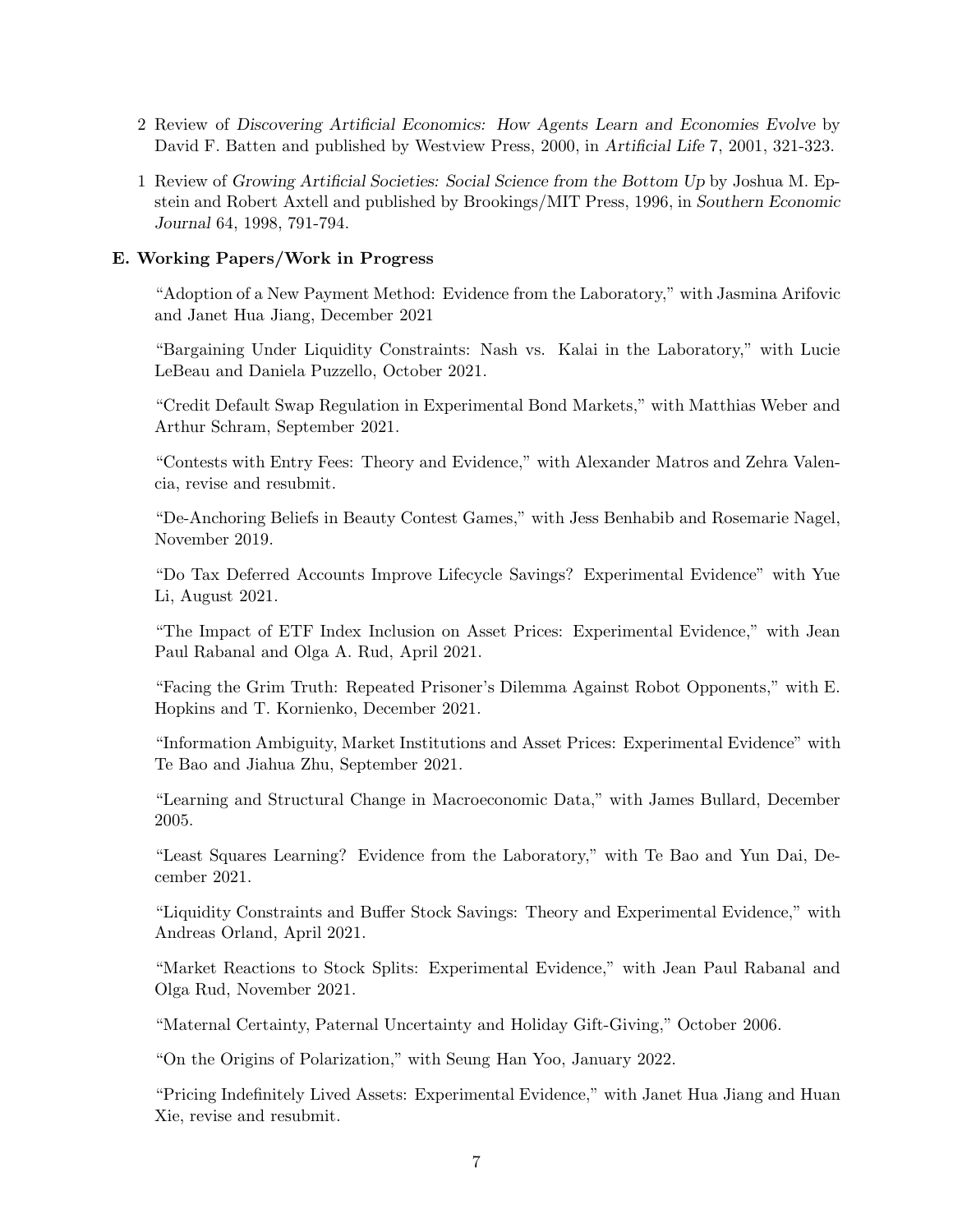"Public Good Bargaining under Mandatory and Discretionary Rules: Experimental Evidence," with SunTak Kim, January 2021.

"Routine Formation in Organizations: An Experimental Investigation," with Andreas Blume, June 2018.

"Search, Unemployment and the Beveridge Curve: Experimental Evidence," with Brian C. Jenkins, December 2021.

- National Science Foundation, SES-1918571, "Collaborative Research: Lifecycle Savings and Retirement Planning," Co-Principal Investigator with Yue Li, July 2019-June 2021, \$128,725
- International Foundation for Research in Experimental Economics (IFREE) Research Grant, "Exchange-Traded Funds in Laboratory Asset Markets," Co-Principal Investigator with Jean Paul Rabanal and Olga A. Rud, May 2019-May 2020, \$10,000.
- Department of the Army, 68493-NS-RIP, "Instrumentation for the UC Irvine Experimental Social Science Laboratory," Co-Principal Investigator with Michael McBride, Michelle Garfinkel and Stergios Skaperdas, June 2016-May 2017, \$68,439
- National Science Foundation, SES-1530820, "Collaborative Research: Experimental Evidence on Monetary Policies," Co-Principal Investigator with Daniela Puzzello, August 2015-July 2019, \$79,056.
- National Science Foundation, "Collaborative Research: Routine Formation in Organizations: Theory and Experimental Evidence," Co–Principal Investigator with Andreas Blume, March, 2013-February, 2016, \$103,465.
- National Science Foundation, "Doctoral Dissertation Research In Economics: Compulsory versus Voluntary Voting: An Experimental Study" Co–Principal Investigator with SunTak Kim, August 2011–July 2013, \$11,300.
- University of Pittsburgh, Graduate School of Public Health, "Using a Lottery-Choice Decision Game to Model Risk Aversion in Vaccine Behavior," Co-Principal Investigator with Steven Albert, February 2008–March 2010, \$20,000.
- National Science Foundation, "MRI: Acquisition of Equipment to Upgrade the Pittsburgh Experimental Economics Laboratory," September 2007–August 2009, \$156,835.
- National Science Foundation, "Equilibrium Selection in Entry Games: An Experimental Study," Co–Principal Investigator with Jack Ochs, February 2006–January 2008, \$69,688.
- University of Pittsburgh FAS Faculty Research and Scholarship Program grant in support of the International Conference of the Economic Science Association held at Pitt in 2003, \$10,000.
- National Science Foundation, "Cooperative Behavior and the Frequency of Social Interaction," Co–Principal Investigator with Jack Ochs, August 2002–January 2004, \$65,187.
- National Science Foundation, "Sunspots in the Laboratory," Principal Investigator, August 2001– June 2003, \$49,542.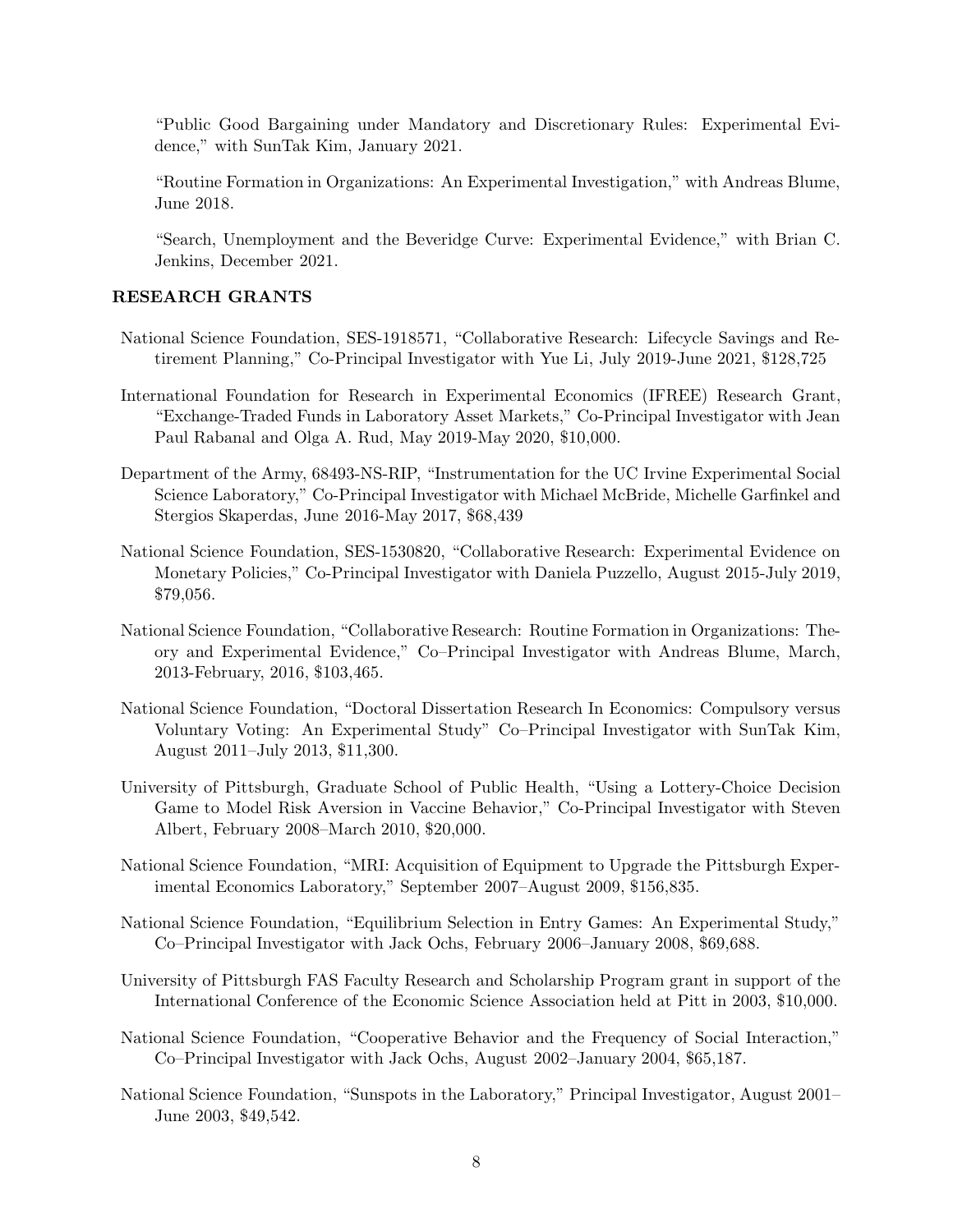- National Science Foundation, "Experiments with Network Economies," Co–Principal Investigator with Dean Corbae, March 2001–February 2003, \$144,016.
- University of Pittsburgh Central Research Development Fund, "Anarchy in the Laboratory," 1999, \$3,436.
- National Science Foundation, "Do Actions Speak Louder than Words? Observation of Others versus Cheap Talk as Coordination Devices," Principal Investigator, August 1998–July 1999, \$21,270.
- National Science Foundation, "Emergence of Money as a Medium of Exchange: An Experimental Analysis," Co–Principal Investigator with Jack Ochs, September 1995–February 1998, \$109,254.
- University of Pittsburgh Central Research Development Fund, "The Effect of Additional Information on Learning in Strategic Environments," 1994, \$3,673.

- Barcelona GSE Summer Forum, Computational and Experimental Economics, (via Zoom) June 2021.
- International Workshop for Lab and Field Experiments co-organized by the Japanese Economic Association, Osaka University and Kansai University (via Zoom), March 2021.
- Utah Experimental Economics Conference, Utah State University (via Zoom) May 2020.
- Society for Experimental Finance, Asia-Pacific Meeting, Singapore, August 2019.
- Theory and Experiments in Monetary Economics (TEME) Conference, George Mason University, October 2018.
- BEAM-ABEE Workshop: Experimental and Behavioral Analyses in Macroeconomics and Finance, University of Amsterdam, August 2018.
- Duke Forest Conference: Economics in the Era of Natural Computation and Big Data, Duke University, Durham, North Carolina, November 2016.
- 20th Workshop of Economic Science with Heterogeneous Interacting Agents (WEHIA), SKEMA Business School, Sophia-Antipolis, France, May 2015.
- International Conference on Experimental Methods and Economic Modeling, Second University of Naples, Italy, June 2011.
- International Workshop on Experimental Economics and Finance, Xiamen University, Xiamen, China, December 2010.
- DIME International Workshop on Market and Firm Dynamics, Pointe-à-Pitre, Guadeloupe, France, December 2009.
- International Conference on the Shadow Economy, Tax Evasion and Social Norms, Münster, Germany, July 2009.
- 19th Annual Teaching Economics Conference, Robert Morris University, PA USA, February 2008.
- International Workshop on Agent-Based Models for Economic Policy Design, ZiF, Bielefeld, Germany, July 2005.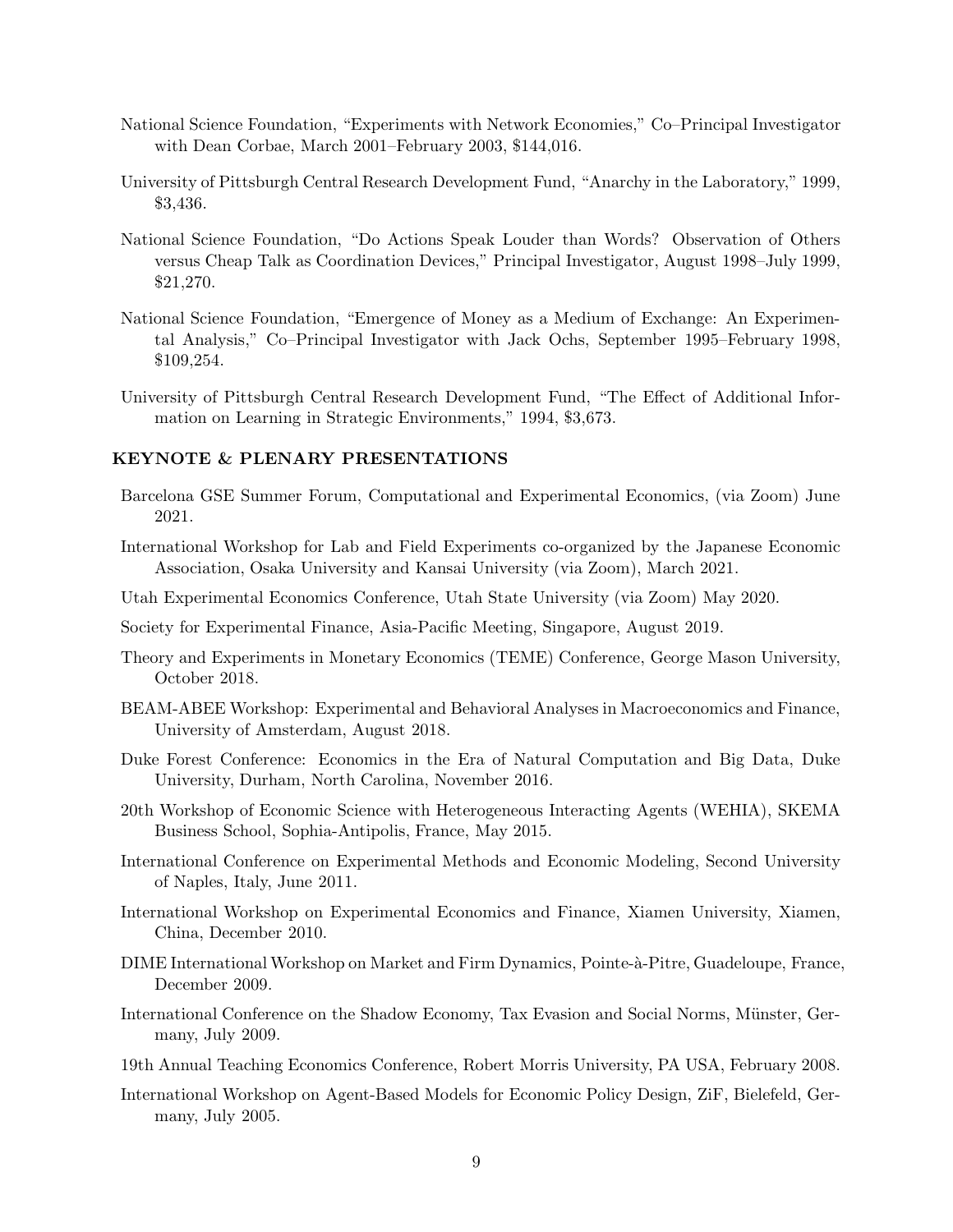International Meeting on Experimental and Behavioral Economics, Valencia, Spain, December 2005.

### **OTHER PRESENTATIONS (Last 5 Years)**

### 2021

University of Arkansas, April. Washington State University, April. Virtual East Asia Experimental and Behavioral Economics Seminar Series, June. Experimental Macroeconomics, Experimental Finance, and Agent-Based Modeling Workshop, September. Economic Science Association, North American Meeting, Tucson, October. Society for Experimental Finance, Virtual Workshop, November. Texas A&M University, November.

### 2020

Chapman University, February. University of Queensland Behavioral and Economic Science Cluster e-seminar, July. Economic Science Association Global Online Around-the-Clock Meeting, August. Middlebury College MiddExLab Virtual Seminar, September. SUNY Binghamton University, Virtual Seminar, October. New York University, CESS Virtual Seminar, November. Southern Economic Association, Annual Meeting, November.

### 2019

American Economic Association Annual Meeting, Atlanta, January. University of Southern California, April. Workshop on Experimental Macro and Finance, Tinbergen Institute, Amsterdam, May. 10th International Workshop on Theoretical and Experimental Macroeconomics, Bank of Canada, Ottawa, June. Federal Reserve Bank of New York, September. Theory and Experiments in Monetary Economics (TEME) Conference, George Mason University, September. Economic Science Association North American Meeting, Los Angeles, October. Texas A&M University, November.

### 2018

Conference on the Experimental and Behavioral Aspects of Financial Markets, Chapman University, January. MobLab, Pasadena, March. Universit`a Cattolica, Milan, April. University of California, Davis, April. Southwest Experimental and Behavioral Economics Conference, CalTech, May. Free University of Berlin, June. Economic Science Association World Meeting, Berlin, June-July. University of Côte d'Azur, Nice, November. Workshop on Organizations and Markets, Burgundy School of Business, Dijon, November.

### 2017

Southwest Experimental and Behavioral Economics Conference, UC Santa Barbara, May. Korea University, Seoul, June. KAIST - Korea Advanced Institute of Science & Technology, Seoul, June. Economic Science Association, International Meeting, UC San Diego, June. Workshop on Adaptive Learning, Stony Brook Summer Festival on Game Theory, July. University of California, Merced, November.

Co-Editor *Experimental Economics*, 2018–present.

- Associate/Advisory Editor for: *Journal of Economic Dynamics and Control*, 2000–present; *Journal of the Economic Science Association*, 2014–present. *European Economic Review*, 2005–2016; *Experimental Economics* 2007–2018; *Games and Economic Behavior* 2008–2018;
- Co-Director, Experimental Social Science Laboratory (ESSL) at UC Irvine 2014-present; Director, Pittsburgh Experimental Economics Laboratory (PEEL) 1999-2014.